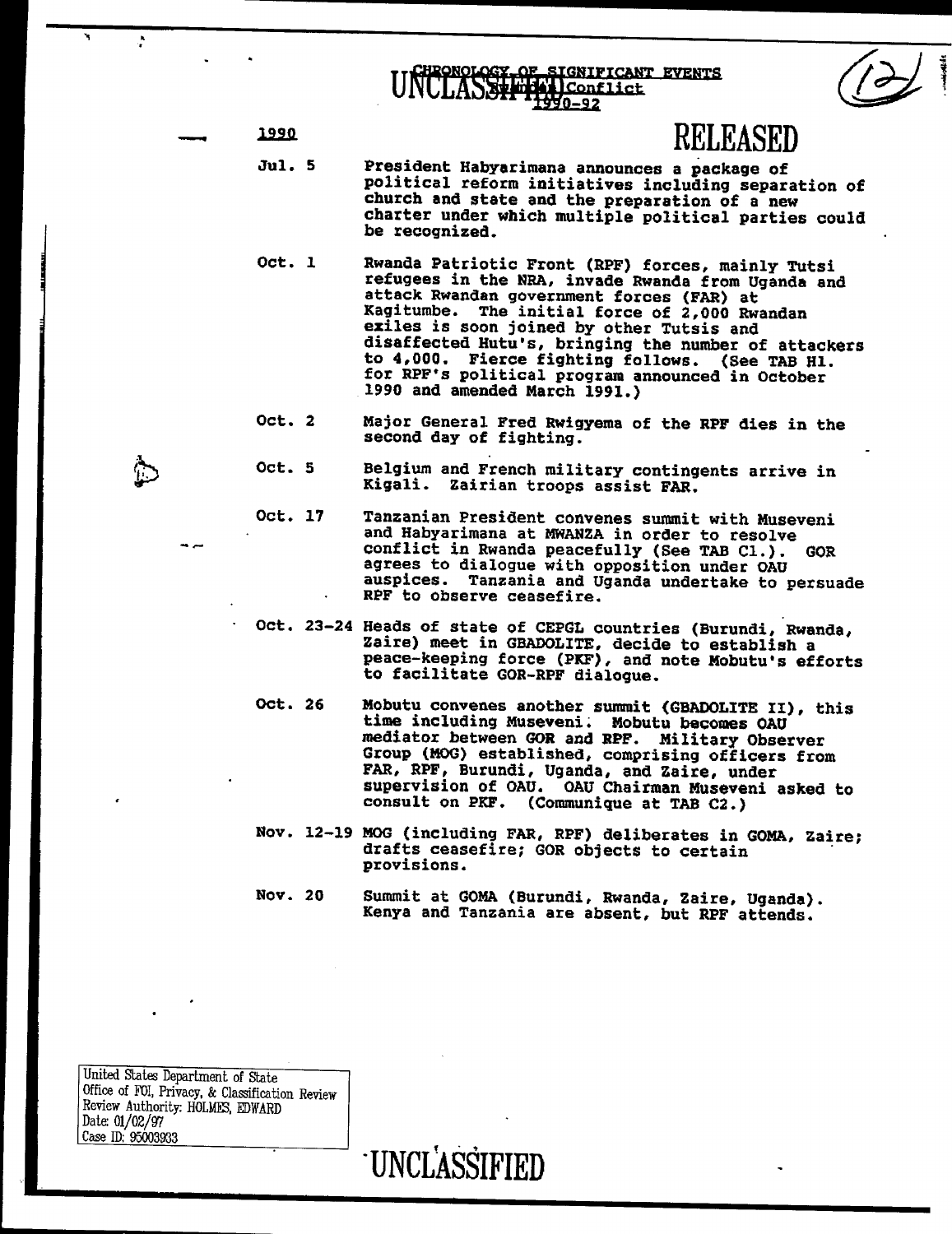$\mathbf{p}$  and it can argue support a argues that it can not support a support at  $\mathbf{p}$ 

Rei: A COURTHER, to reach agreement on a peace<br>plan. Rwanda argues that it cannot support a wholesale representation and that it does not accept  $\mathbf{w}$  it does not accept  $\mathbf{w}$ wholesale repatriation and that it does not accept<br>the RPF as spokesman for the refugee population.<br>(Communique at TAB C3.)

> In subsequent weeks, the OAU tries to get GOR and RPF to agree on ceasefire and deployment of MOG.

Nov-Dec.

civilian lives are lost. GOR officials are

 $\mathcal{P}_1$  , with 15 days. The cease-fire is violated almost  $\mathcal{P}_2$  2.mmediately. The MOG is never fully successfully  $\mathbf{d}$  depends on the fAR positions. Although it makes visits to  $\mathbf{d}$ 

UNCLOSE THE SECOND CONTRACTOR

,  $\frac{1}{2}$  ,  $\frac{1}{2}$  ,  $\frac{1}{2}$  ,  $\frac{1}{2}$  ,  $\frac{1}{2}$  ,  $\frac{1}{2}$  ,  $\frac{1}{2}$  ,  $\frac{1}{2}$  ,  $\frac{1}{2}$  ,  $\frac{1}{2}$  ,  $\frac{1}{2}$  ,  $\frac{1}{2}$  ,  $\frac{1}{2}$  ,  $\frac{1}{2}$  ,  $\frac{1}{2}$  ,  $\frac{1}{2}$  ,  $\frac{1}{2}$  ,  $\frac{1}{2}$  ,  $\frac$ 

(Communique at TAB C3.)

 $\mathbf{f}$  the next year  $\mathbf{f}$ 

Nov-Dec. Heavy fighting. In response to the intensive<br>defined attacks along the Rwandan-Ugandan border, the FAR<br>swells from 5,000 to 30,000 soldiers over the course<br> $(5!) \frac{1}{6}$ a $\lambda$  of the next year. attacks along  $\alpha$  and  $\alpha$   $\alpha$   $\alpha$   $\beta$   $\beta$   $\gamma$  swell  ${}^{51}C_{\alpha\beta}$  of the

1991



Jan. 23 RPF mounts a major attack on RUHENGERI and captures<br>the town for a day. The GOR responds by arresting thousands of suspected RPF supporters, princesting the sumber arrested mines in the Testing the Supporters, and the Muslim state of the Muslim state of the Muslim state of the Muslim state of the Muslim state of the Muslim Tutsis, bringing the number arrested since the<br>invasion to more than 8,000. All arrests are made under the state of  $\zeta^{\delta}$  of  $\zeta^{\delta}$  of  $\zeta^{\delta}$  of  $\zeta^{\delta}$  of  $\zeta^{\delta}$  of  $\zeta^{\delta}$  $\sum_{i=1}^{n}$  in the Calence against the Tutsi residents<br>aliving near the Ugandan border, known as Basidents<br>follows. Both civilian and military forces follows. Both civilian and military forces are involved in the attacks, and between 200-300 follows. Both civilian and military forces are involved in the attacks, and between 200-300

suspected of condoning or inciting ethnic violence.<br>Feb. 17 Summit in ZANZIBAR with Habyarimana, Museveni, and<br>Mwinyi. Habyarimana accepts principle of a cease-fire. (Communique at TAB C4.)

- Feb. 19 Regional Conference on refugees in DAR ES SALAAM. cease-fire. (Community at TAB C4.) Mobutu asked to mediate ceasefire within two weeks.<br>
Feb. Prando google
- Feb. Rwanda reaches an agreement with the World Bank and<br>with the Mobutu asked the More a structural adjustment program, but no (Community at  $\mathcal{D}_L$ ) and  $\mathcal{D}_L$ economic growth is stimulated. Economic recovery seems predicated on ending the conflict.
- March 14 Habyarimana delivers a speech inviting RPF seems predicated on ending the conflict. combatants to take advantage of a presidential<br>amnesty to return to Rwanda; few respond.<br>Ceasefire talks between GOR and RPF at N'Sele,
- Mar 11-16 Ceasefire talks between GOR and RPF at N'Sele,<br>Zaire: Mobutu informs OAU that GOR and RPF have amnesty to return to return to return to respond to  $\mathbf{z}$ initialled a ceasefire agreement.

March 29 Ceasefire agreement signed at N'SELE, Zaire. initialled a ceasef ire agreement. Archive Ceasefire with<br>
multi-national military observer group (MOG); Brig.<br>
Mbita assigned as OAU representative. Accord<br>
stipulates that a political dialogue must begin (Text  $\begin{array}{ccc} \mathbf{0} & \mathbf{0} & \mathbf{0} & \mathbf{0} & \mathbf{0} & \mathbf{0} & \mathbf{0} & \mathbf{0} & \mathbf{0} & \mathbf{0} & \mathbf{0} & \mathbf{0} & \mathbf{0} & \mathbf{0} & \mathbf{0} & \mathbf{0} & \mathbf{0} & \mathbf{0} & \mathbf{0} & \mathbf{0} & \mathbf{0} & \mathbf{0} & \mathbf{0} & \mathbf{0} & \mathbf{0} & \mathbf{0} & \mathbf{0} & \mathbf{0} & \mathbf{0} & \mathbf{0} & \mathbf$ multiple-national military observer  $\mathcal{A} = \mathbb{R}^{n}$ ,  $\mathbb{R}^{n}$  military  $\mathbb{R}^{n}$ late assigned as  $\mathcal{L}^{\mathcal{D}}$  representative. According to  $\mathcal{L}^{\mathcal{D}}$  $\mathbf{q} = \begin{bmatrix} \mathbf{q} & \mathbf{q} & \mathbf{q} \\ \mathbf{q} & \mathbf{q} & \mathbf{q} \end{bmatrix}$ 

**UNCLASSIFIED**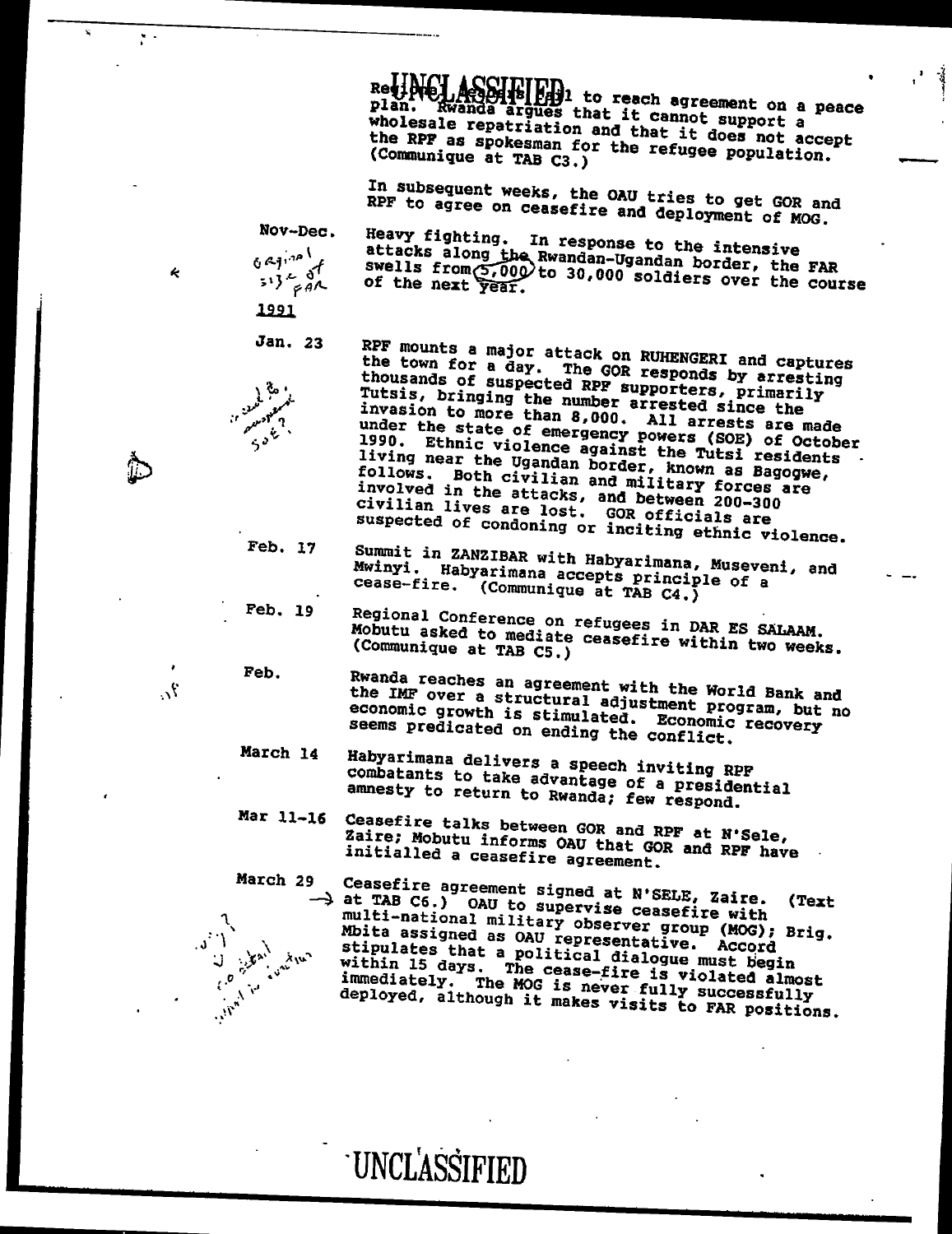| March    | The comm!<br>olloh Hetional unity submits its<br>report. The GOR begins releasing unconditionally<br>the 8,000 suspected RPF supporters arrested since<br>the invasion.                                                                                                                                                                                                                                                                                        |
|----------|----------------------------------------------------------------------------------------------------------------------------------------------------------------------------------------------------------------------------------------------------------------------------------------------------------------------------------------------------------------------------------------------------------------------------------------------------------------|
| April    | HJC attends COM conference in Bujumbura.<br>Establishes principles on regional conflict and<br>refugee right of return. (Press Statement at TAB<br>11.                                                                                                                                                                                                                                                                                                         |
| April    | The GOR announces a limited pardon program for those<br>already tried and convicted for being RPF<br>sympathizers.                                                                                                                                                                                                                                                                                                                                             |
| May 4    | Formal signing of agreement on Status of Neutral<br>Military Observer Group. GOR and RPF reps excluded<br>to speed deployment.                                                                                                                                                                                                                                                                                                                                 |
| May 17   | MOG formally deployed, but GOR imposes restrictions<br>on movements. GOR mistrust of Uganda and Burundi<br>reps. Other problems encountered.                                                                                                                                                                                                                                                                                                                   |
| June     | A new constitution is promulgated to allow for<br>democratic reforms. On June 18, the CND passes the<br>Political Parties Law which legalizes multipartyism<br>but stipulates that parties not be organized along<br>regional or ethnic lines. Five political parties<br>are organized by end of July.                                                                                                                                                         |
| July 27  | HARARE initiative. At the request of the GOR, DAS<br>Hicks organizes a meeting between RPF and GOR<br>representatives in Harare. Discussions are not<br>منتزيمهم<br>productive but initiative convinces France to<br>mediate in the future.                                                                                                                                                                                                                    |
| Sept. 7  | Mini-Summit held at GBADOLITE. Regional heads of<br>state meet under the auspices of the OAU and call<br>for both sides to respect the cease-fire and engage<br>in political dialogue to end the conflict.<br>Babangida, Mobutu, Habyarimana, Buyoya, Ssemogerere<br>(Ugandan FM), and Malecela (Tanzanian PM)<br>participate. RPF reps. are present in Gbadolite but<br>do not participate. MOG is restructured.                                              |
| Sept. 17 | A new round of talks at GBADOLITE is suspended.<br><b>The</b><br>only positive accomplishment is that the N'sele<br>Accords are modified to formally approve the<br>reorganization of the MOG. The Zairian Foreign<br>Minister, mediating on behalf of Mobutu, breaks off<br>the talks after becoming exasperated with the RPF<br>delegation and instructs them to go back to their<br>leadership and return with negotiable points.<br>(Communique at TAB C7) |
|          | Sept.-Dec. Heavy fighting. RPF increases infiltration and<br>penetration into northern Rwanda.                                                                                                                                                                                                                                                                                                                                                                 |

**UNCLASSIFIED** 

 March ThU k~~II~i,F~Dtionai unity submits it~ reproduced the Gordon begins releasing uncondition in the Gordon begins  $\mathcal{L}_\mathcal{D}$ 

 $\blacksquare$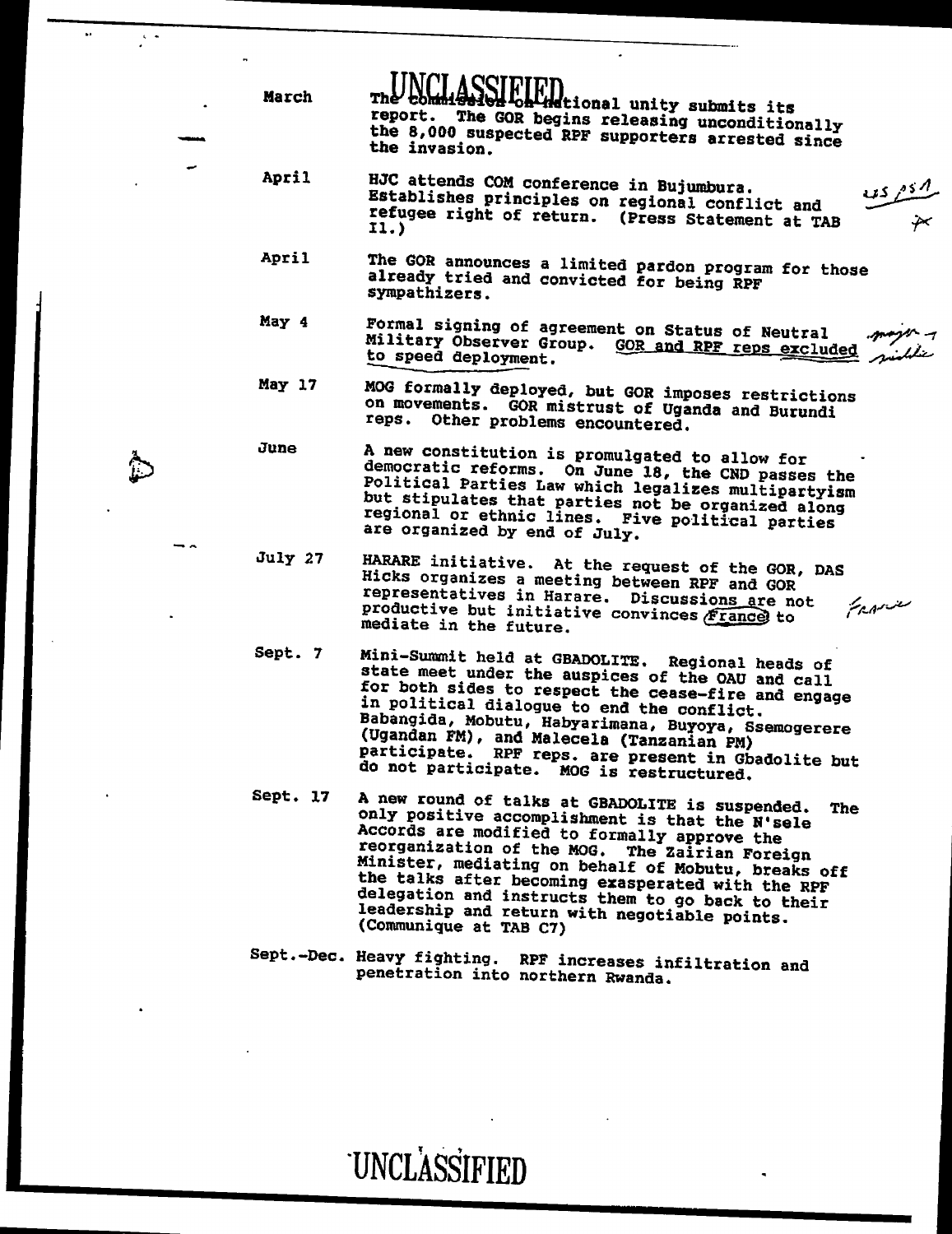Oct. 23

Milistel ACCIDITITY<br>Milistel ADDIStics Nesanzimana named PM by<br>Habyarimana; negotiations begin to form a coalition in Paris. Despite expectations that the meetings would involve direct negotiations between Rwandan Rwandan Rwandan Rwandan Rwandan Rwandan Rwandan Rwandan Rwandan Rwandan Rwandan Rwandan Rwandan Rwandan Rwandan Rwandan Rwandan Rwandan Rwandan Rwandan Rwandan Rwandan Rwan

- Foreign Minister Bizimungu and RPF Military Conui~ander Paul Ragame, neither Kagame nor RPF president Kenyawengwe attends and Bizimungu subsequently declines to participate. Nov. Accusations and Liberal Party (PL) and Liberal Party (PL) and Liberal Party (PL) and Liberal Party (PL) and Liberal Party (PL) and Liberal Party (PL) and Liberal Party (PL) and Liberal Party (PL) and Liberal Party (PL others as agents of the RPF lead to serious ethnic
- violence in the Bugesera and Murambi areas. Accusations against the Liberal Party (PL) and<br>others as agents of the RPF lead to serious ethnic<br>violence in the Bugesera and Murambi areas.
- Dec. 15 Two amnesty laws are passed; one provides amnesty to exiles and refugees; the other (internal amnesty) under investigation for infractions of the law. Persons accused of assassination or other violent provides amnesty to persons arrested, convicted, or<br>under investigation for infractions of the law.<br>Persons accused of assassination or other violent<br>crimes against persons and prisoners of war are not.
- Covered under the legislation.<br>Dec. 30 After two and one half months of negotiations to form a coalition government stall, Prime Minister form a coalition government stall, Prime Minister<br>Sylvestre Nsanzimana is sworn in, along with a new Sylvestre Nsanzimana is sworn in, along with a new

## 1992

 $\mathcal{A}_1$  -14-15 Second round of GoR/RPF negotiations in  $\mathcal{A}_2$ 

covered under the legislation.

Dijoud.

nation.

UNCLASSIFIED CONTINUES.

government.

Oct. 23 Million and 23 Million and 23 Million and 23 Million and 23 Million and 23 Million and 23 Million and 23 Million and 23 Million and 23 Million and 23 Million and 23 Million and 23 Million and 23 Million and 23 Mill Habyarimana; negotiations begin to form a coalition

government. The contract of

 $\blacksquare$ 

Jan. 14-15 Second round of GOR/RPF negotiations in Paris led by<br>Dijoud.

- Jan./Feb Church representatives restart dialogue between GOR and opposition parties on forming a coalition parties on  $\mathfrak{a}$ government.
- March The formation of a new Hutu supremacist group (CDR) and accusations are  $\frac{1}{2}$  agent of the RPF exacerbate ethnic tensions and accusations against the liberal party as an agent of the RPF exacerbate ethnic tensions<br>further. Attacks against Tutsi in Bugesera follow.  $\mathbf{A}$ t least 60 are killed and 10,000 displaced. The  $\mathbf{A}$ At least 60 are killed and 10,000 displaced. The threat of continued ethnic violence grips the whole
- April 16 Habyarimana allows opposition parties to join the GOR, finally creating a coalition government. GOR, finally creating a coalition government.<br>May 8-9 HJC visit to Kampala and Linux
- HJC visit to Kampala. In meetings w/ RPF and<br>Museveni he offers U.S. technical assistance for ceasef ire negotiations and urges an end to  $\blacksquare$ Nay 10-11 HJC risit to Kigali. In meetings with Habyarimana,
- May 10-11 HJC visit to Kigali. In meetings with Habyarimana,<br>PM, and GOR ministers, he offers US assistance. (See memorial  $S$  ) and commitments TAB H2. ) and  $S$ (See memo on commitments TAB H2.)

UNCLASSIFIED